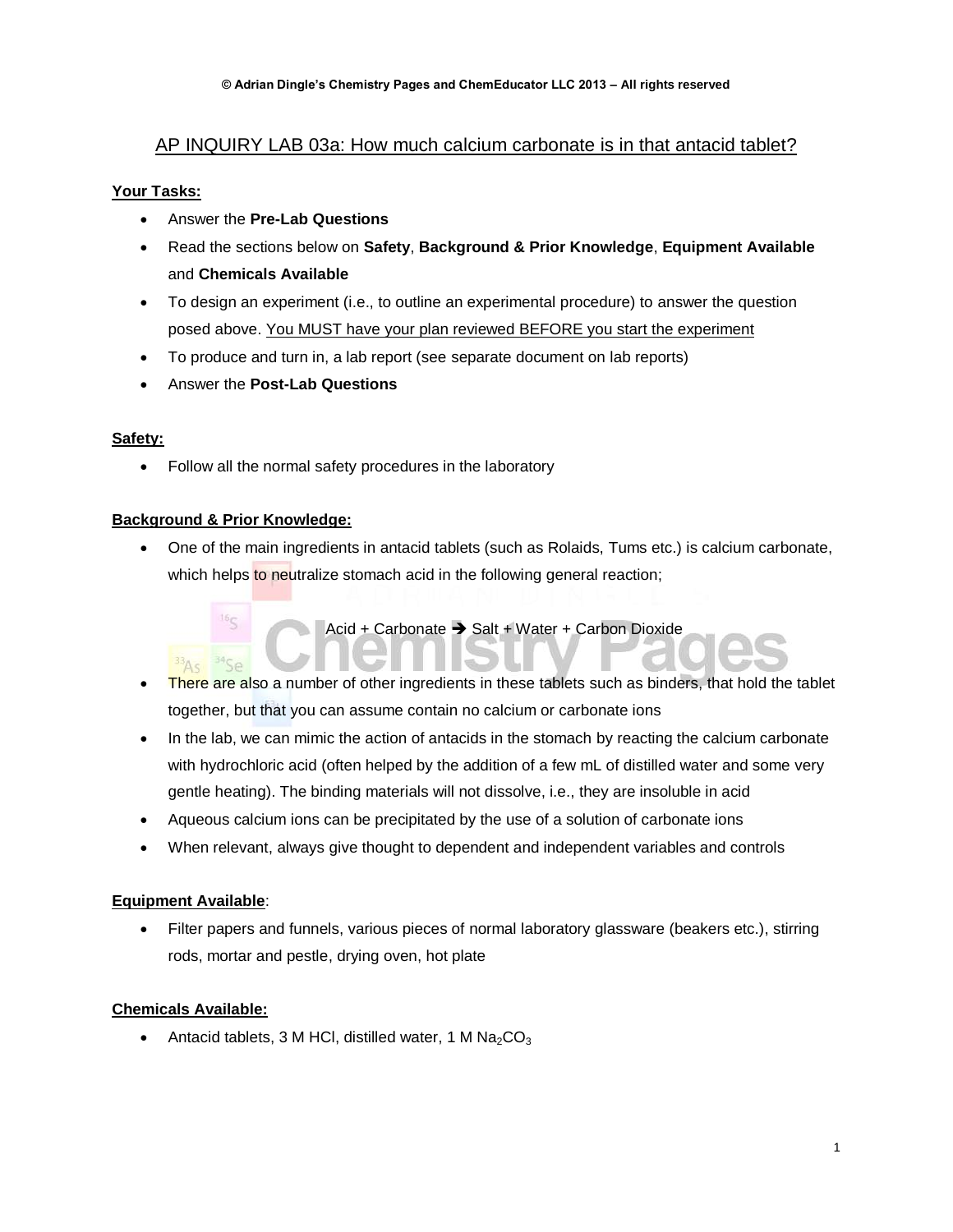#### **Pre-Lab Questions:**

- 1. Write the chemical equation for the reaction between solid calcium carbonate and aqueous hydrochloric acid. Include state symbols.
- 2. Write three chemical equations (one full, one ionic and one net-ionic) for the reaction between aqueous calcium chloride and aqueous sodium carbonate.

3. In experiments where precipitates are formed and collected via filtration from aqueous solutions, the failure to completely dry the precipitate always has the same consequence. What is that consequence?



- 4. The concentration of barium ions in any solution can also be determined via gravimetric analysis. An impure sample of barium nitrate with a mass of 1.234 g, is completely dissolved in water and the resulting solution is reacted with an excess of aqueous sodium sulfate. A precipitate forms, and after filtering and drying, it was found to have a mass of 0.848 g.
	- (a) Write the chemical equation for the reaction of aqueous sulfate ions and aqueous barium ions.
	- (b) What is the relevance of adding *excess* sodium sulfate?
	- (c) Calculate the % of barium nitrate in the original 1.234 g sample.